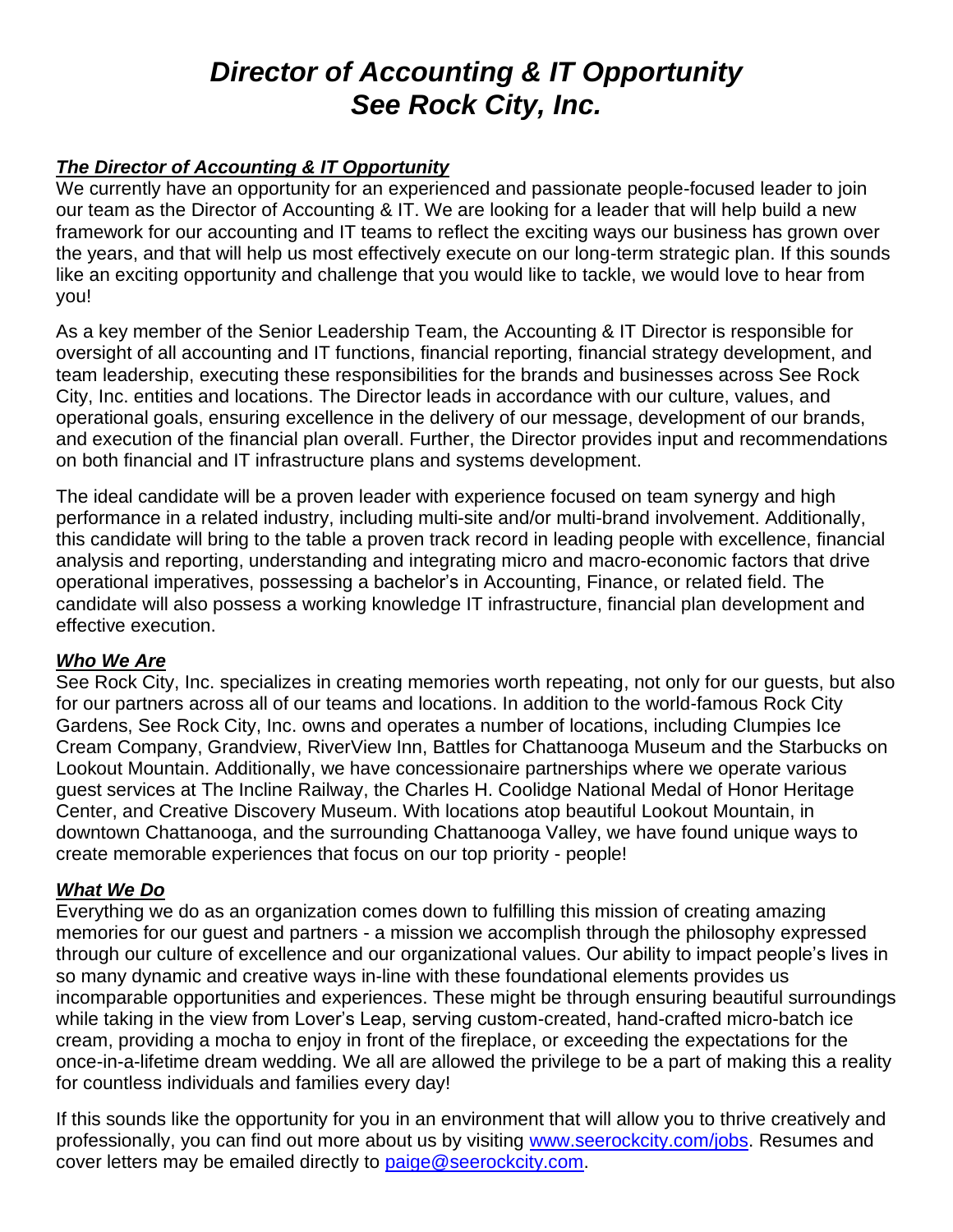## *SEE ROCK CITY, INC.* **JOB DESCRIPTION**

| Title: <i>Director of Accounting &amp; IT</i> | Team: G&A                 |
|-----------------------------------------------|---------------------------|
| Reports to: CEO                               | Status: Full Time, Exempt |

#### **Summary**

*As a key member of the Senior Leadership Team, the Director of Accounting & IT oversees all accounting functions and leads the accounting and IT team. Responsible for performing weekly, monthly, and yearly reporting of financial status of the organization, executing these responsibilities for all entities and business lines across See Rock City, Inc. Coordinates the activity of the Information Technology team. Under the direction of the CEO, the Director of Accounting & IT is responsible for performing the following duties:*

### **Responsibilities**

- Delivers excellent guest service to internal and external customers in line with the organization's mission, culture, and values.
- Models appropriate guest and partner interaction at all times, displaying the values of the culture of excellence and leading in a manner that serves as an organizational model for the values.
- Participates in annual strategic and operational planning for the organization.
- Maintains and audits all accounting records for all teams within See Rock City, Inc.
- Working with a team of accounting partners, records all business transactions for the company, including sales, cost of goods, payroll and other direct expenses, indirect expenses, and capital project spending.
- Supervises all cash management for the company, including on premise cash recyclers, short-term and longterm cash forecasting. Maintains relationships with bankers to facilitate cash management.
- Manages fixed assets.
- Acts as a liaison to the outside accounting firm and provides all information pertaining to the audit process.
- Completes and files quarterly and yearly tax returns.
- Completes and communicates monthly financial results.
- Informs CEO of current financial status on a daily basis.
- Coordinates, completes, and communicates yearly budgeting results.
- Acts as the Manager on Duty (MOD) for Rock City Gardens at various times.
- Directly manages and supervises 5-10 partners (direct reports).
- Performs other duties as assigned by management.

### **Qualifications**

- Bachelor's Degree (Accounting or Business.); and minimum of five years related experience.
- CPA preferred.
- Previous supervisory and leadership experience required; experience in multi-site and/or multi-entity environment preferred; experience in tourism/hospitality preferred.
- Ability and willingness to participate in up to 10 hours of continuing education on an annual basis.
- Ability to effectively present information and respond to questions from a group of managers, guests, or the general public; read and analyze business correspondence; to develop and write reports.
- Possess an outgoing, friendly personality and the desire to provide quality service to internal and external customers.
- Ability to convey a conservative and professional image to partners and guests.
- Ability to add, subtract, multiple and divide. Ability to perform these operations using units of American money.
- Ability to use an adding machine.